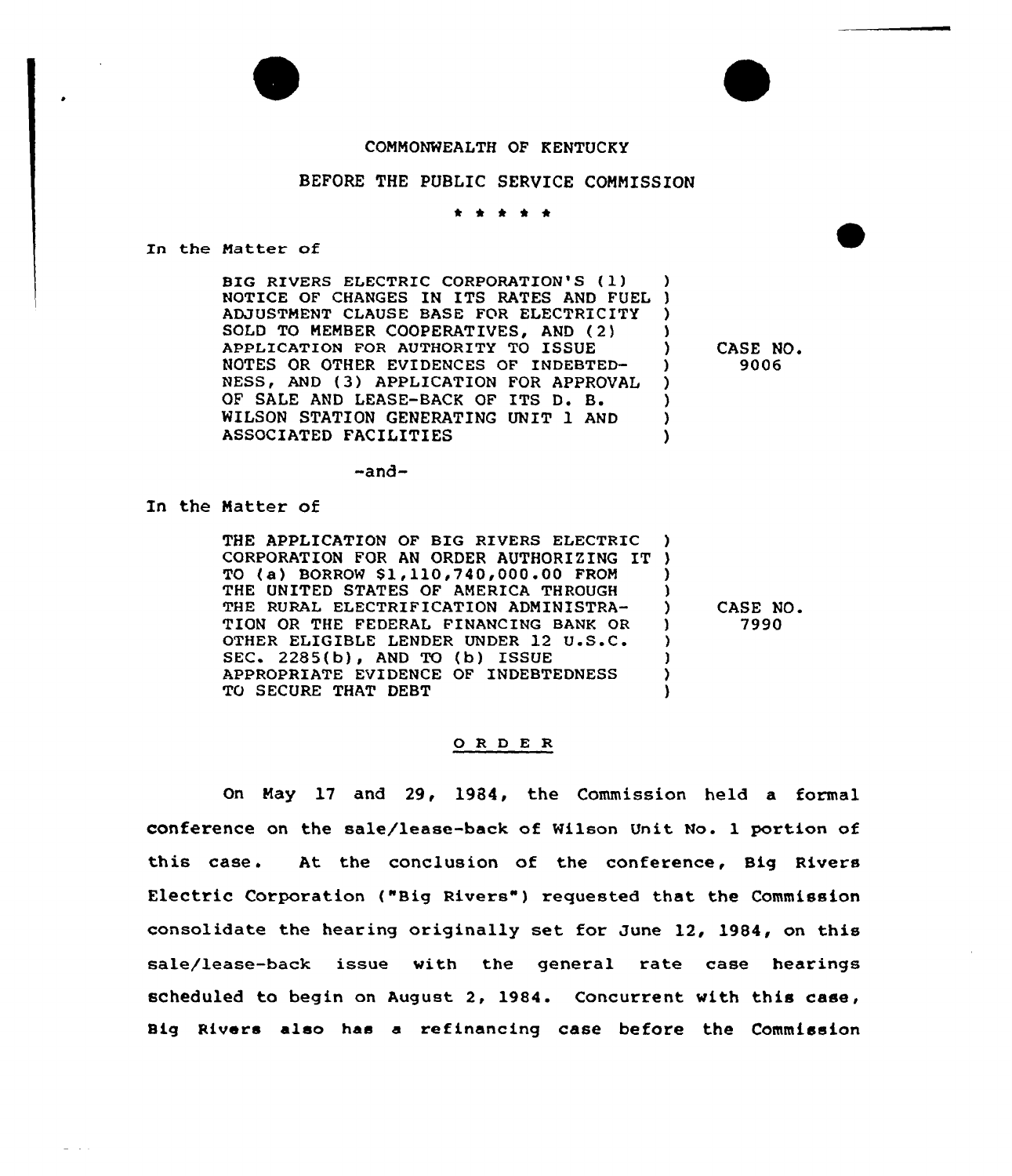(Case No. 7990) which it also requested be heard at the same time as the general rate case.

The purpose of the formal conference was to review the status of the current negotiations between Big Rivers and General Electric Credit Corporation and issues related thereto. Big Rivers' proposal is the first of its kind in Kentucky and presents issues which have not been previously addressed by this Commission. The conference was to gather facts prior to the hearing on Big Rivers' proposal. Big Rivers' current proposal to consolidate the hearing dates was addressed at the formal conference and agreed to by all parties. The Commission will agree to this proposal which wi11 necessitate a change in the Order of Procedure established by Order entered April 12, 1984.

The Commission wishes to point out that the change in the hearing dates will, in all likelihood, compress the time frame which it normally has in which to decide rate cases. The current time frame is set by statute and is one of the shortest in the nation.

The Commission, having considered the matter and being advised, is of the opinion and finds that, because of the extraordinary circumstances surrounding the proposed sale/lease-back of the Wilson Unit No. 1, every effort should be made to accommodate and preserve the rights of the parties including a modification of the Order of Procedure heretofore established.

 $-2-$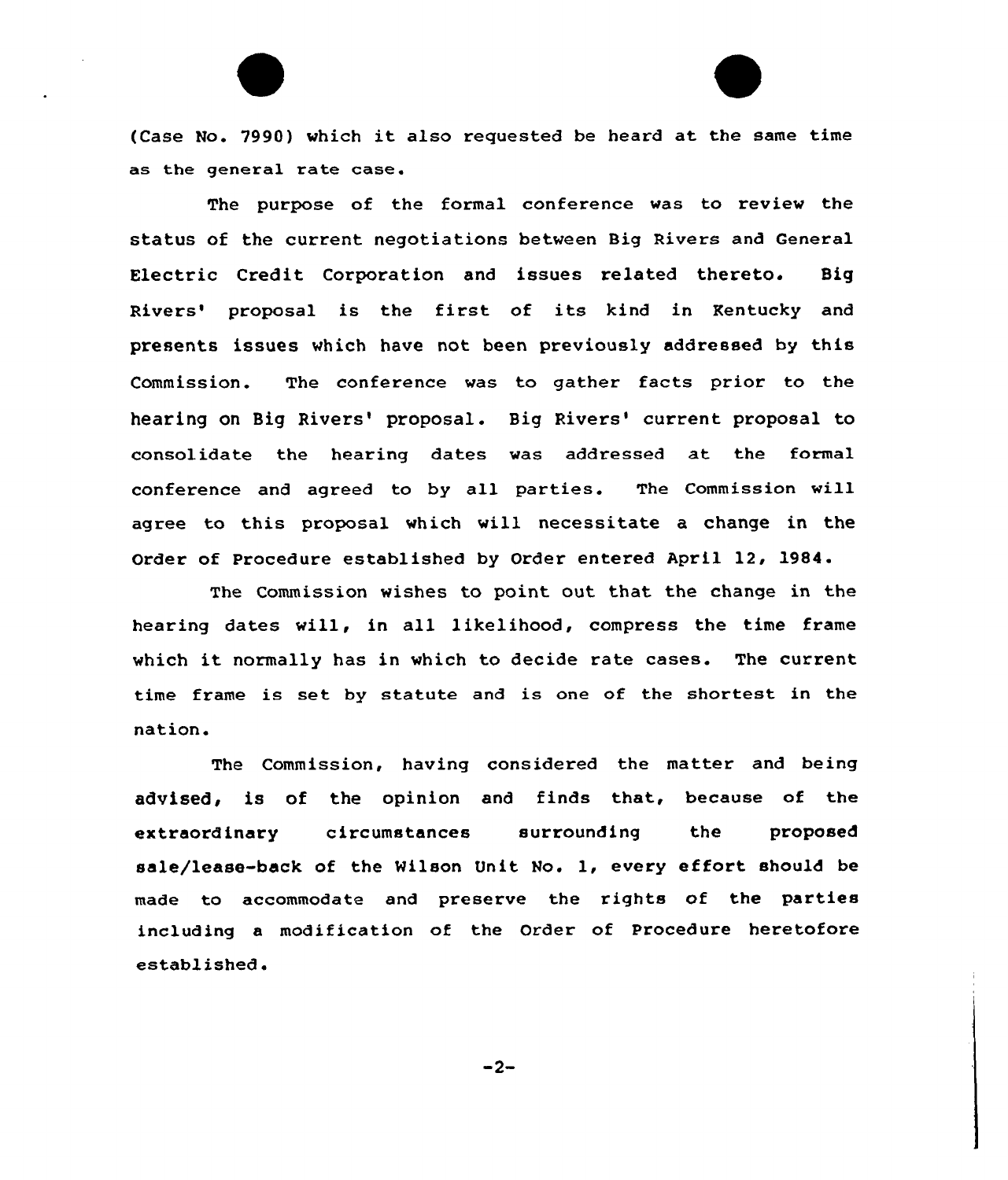

المداني الأميلي الأميرية

المتعادل والمتعادل والمتعاط والمتاري

IT IS THEREFORE ORDERED That the Commission's Order of Procedure entered April 12, 1984, be and it hereby is modified as follows:

> Intervenors Verified Testimony — June 27, 1984 Requests for Information to Intervenors Intervenors Responses to Requests for Information Hearing - 9:00  $a.m., E.D.T.,$ Commission's Offices, Frankfort, Kentucky Briefs By July 5, 1984 By July 13, 1984 - July 17, <sup>1981</sup> <sup>2</sup> weeks af ter conclusion of hearing

IT IS FURTHER ORDERED That the parties shall file with the Commission 12 copies of Requests for Information and Responses to Requests and shall provide copies to parties of record.

IT IS FURTHER ORDERED That the hearing scheduled June 12, 1984, at 9:00 a.m., be and it hereby is cancelled.

IT IS FURTHER ORDERED That Case No. 7990 (In the Natter of the Application of Big Rivers for an Order Authorizing it to (a) Borrow \$1,110,740,000.00 from the United States of America Through the Rural Electrification Administration or the Federal Financing Bank or Other Eligible Lender Under 12 U.S.C. Sec. 2285(b), and to (b) Issue Appropriate Evidence of Indebtedness to Secure that Debt) be and it hereby is consolidated with this case for hearing purposes and it hereby is set for hearing on July 17, 1984, at 9:00 a.m., Mastern Daylight Time, in the Commission's offices at Frankfort, Kentucky.